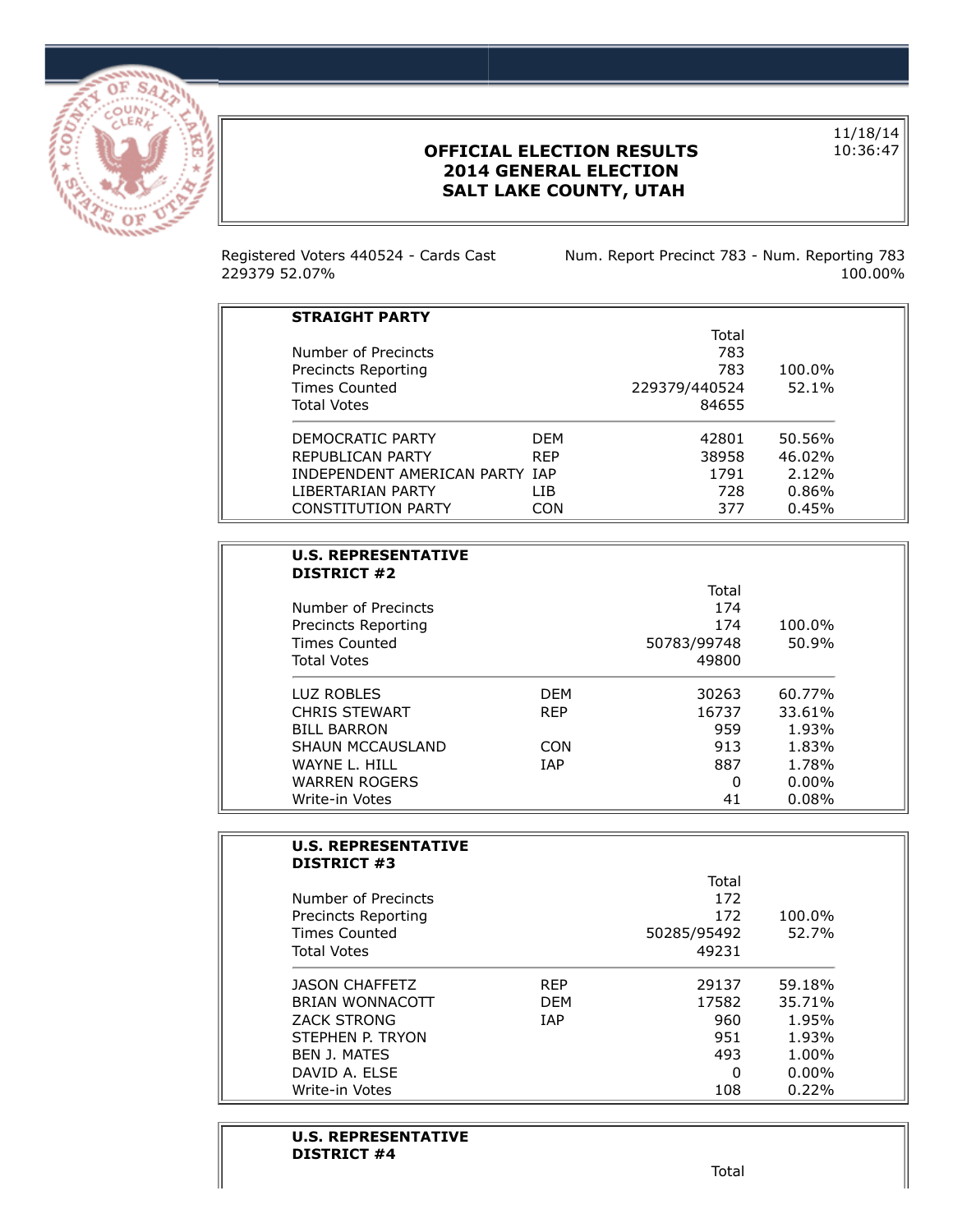| Number of Precincts<br>Precincts Reporting |            | 437<br>437              | 100.0% |
|--------------------------------------------|------------|-------------------------|--------|
| Times Counted<br>Total Votes               |            | 128311/245284<br>126826 | 52.3%  |
| DOUG OWENS                                 | <b>DFM</b> | 62480                   | 49.26% |
| MIA B. LOVE                                | <b>RFP</b> | 60364                   | 47.60% |
| TIM AALDERS                                | <b>IAP</b> | 1678                    | 1.32%  |
| JIM L VEIN                                 | I TB       | 1177                    | 0.93%  |
| COLLIN ROBERT SIMONSEN                     | CON        | 1127                    | 0.89%  |

## **STATE ATTORNEY GENERAL** Total Number of Precincts 783 Precincts Reporting 783 100.0% Times Counted 229379/440524 52.1% Total Votes 224696 SEAN D. REYES REP 115038 51.20% CHARLES A. STORMONT DEM 90181 40.13% W. ANDREW MCCULLOUGH LIB 9263 4.12% GREGORY G. HANSEN CON 5518 2.46% LESLIE D. CURTIS IAP 4696 2.09%

|                    | <b>STATE SENATOR DISTRICT #2</b> |            |             |        |
|--------------------|----------------------------------|------------|-------------|--------|
|                    |                                  |            | Total       |        |
|                    | Number of Precincts              |            | 65          |        |
|                    | Precincts Reporting              |            | 65          | 100.0% |
|                    | <b>Times Counted</b>             |            | 22691/41863 | 54.2%  |
| <b>Total Votes</b> |                                  |            | 22170       |        |
| <b>JIM DABAKIS</b> |                                  | <b>DFM</b> | 16446       | 74.18% |
|                    | <b>JACQUIE NIELSEN</b>           | <b>RFP</b> | 5724        | 25.82% |

| <b>STATE SENATOR DISTRICT #3</b> |     |             |         |  |
|----------------------------------|-----|-------------|---------|--|
|                                  |     | Total       |         |  |
| Number of Precincts              |     | 69          |         |  |
| Precincts Reporting              |     | 69          | 100.0%  |  |
| <b>Times Counted</b>             |     | 17553/34187 | 51.3%   |  |
| <b>Total Votes</b>               |     | 12961       |         |  |
| <b>GENE DAVIS</b>                | DFM | 12961       | 100.00% |  |

| <b>STATE SENATOR DISTRICT #4</b> |            |             |        |
|----------------------------------|------------|-------------|--------|
|                                  |            | Total       |        |
| Number of Precincts              |            | 85          |        |
| Precincts Reporting              |            | 85          | 100.0% |
| <b>Times Counted</b>             |            | 33546/54826 | 61.2%  |
| <b>Total Votes</b>               |            | 32686       |        |
| JANI IWAMOTO                     | <b>DFM</b> | 19602       | 59.97% |
| SABRINA R PETERSEN               | <b>RFP</b> | 13084       | 40.03% |

| <b>STATE SENATOR DISTRICT #5</b> |            |             |         |  |
|----------------------------------|------------|-------------|---------|--|
|                                  |            | Total       |         |  |
| Number of Precincts              |            | 56          |         |  |
| Precincts Reporting              |            | 56          | 100.0%  |  |
| <b>Times Counted</b>             |            | 15583/31165 | 50.0%   |  |
| <b>Total Votes</b>               |            | 10225       |         |  |
| <b>KAREN MAYNE</b>               | <b>DFM</b> | 10225       | 100.00% |  |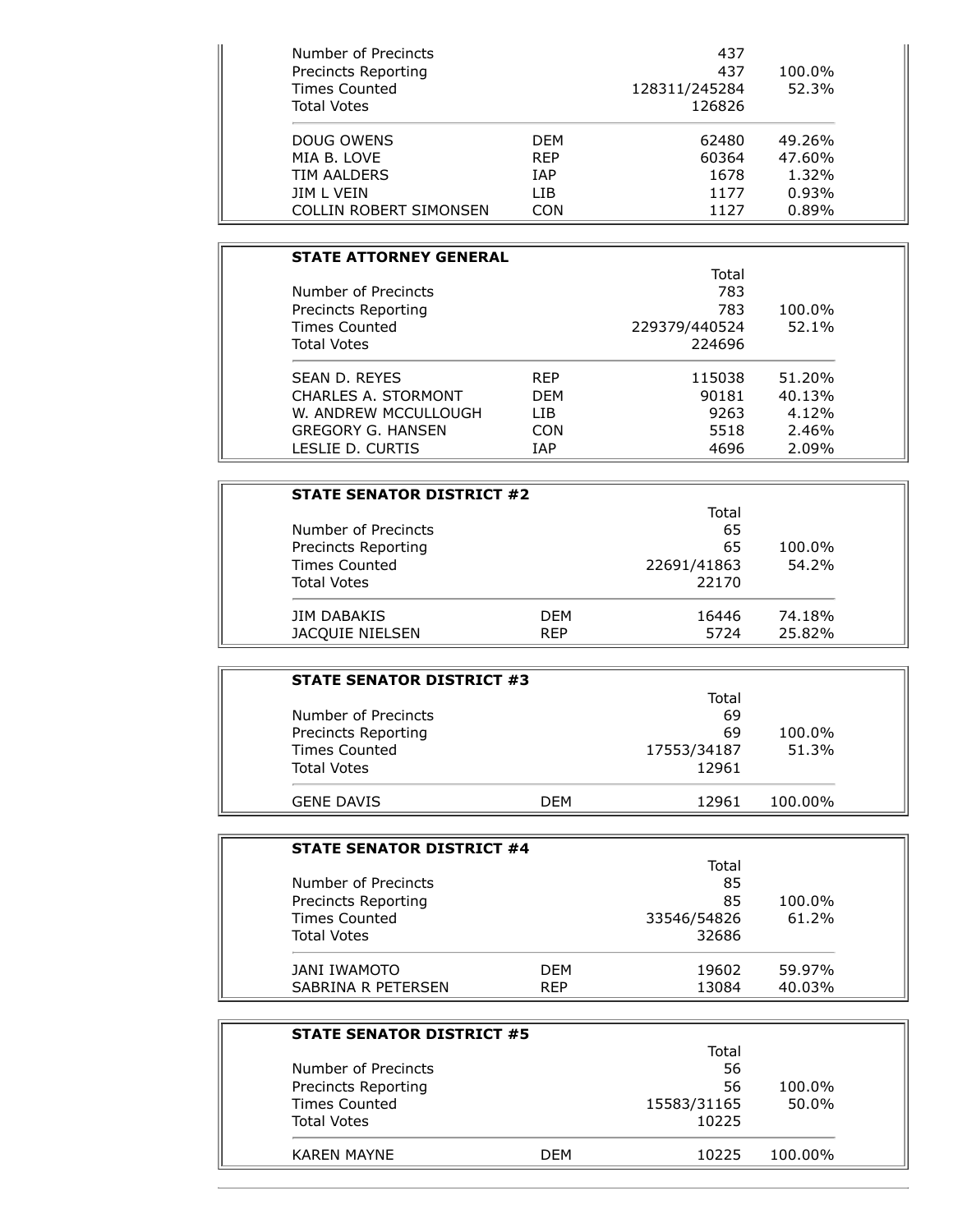| <b>STATE SENATOR DISTRICT #9</b> |            |             |        |
|----------------------------------|------------|-------------|--------|
|                                  |            | Total       |        |
| Number of Precincts              |            | 99          |        |
| Precincts Reporting              |            | 99          | 100.0% |
| <b>Times Counted</b>             |            | 26466/50465 | 52.4%  |
| <b>Total Votes</b>               |            | 25765       |        |
| WAYNE NIEDERHAUSER               | <b>RFP</b> | 15822       | 61.41% |
| KATHRYN C. GUSTAFSON             | DFM        | 9943        | 38.59% |

| <b>STATE SENATOR DISTRICT #11</b> |            |             |        |
|-----------------------------------|------------|-------------|--------|
|                                   |            | Total       |        |
| Number of Precincts               |            | 61          |        |
| Precincts Reporting               |            | 61          | 100.0% |
| <b>Times Counted</b>              |            | 20441/41801 | 48.9%  |
| <b>Total Votes</b>                |            | 19962       |        |
| HOWARD A. STEPHENSON              | <b>RFP</b> | 12502       | 62.63% |
| MICHELE WEEKS                     | <b>DEM</b> | 7460        | 37.37% |

| <b>STATE SENATOR DISTRICT #12</b> |            |            |        |
|-----------------------------------|------------|------------|--------|
|                                   |            | Total      |        |
| Number of Precincts               |            | 38         |        |
| Precincts Reporting               |            | 38         | 100.0% |
| Times Counted                     |            | 8960/20760 | 43.2%  |
| <b>Total Votes</b>                |            | 8694       |        |
| DANIEL W. THATCHER                | <b>RFP</b> | 4865       | 55.96% |
| <b>CLARE COLLARD</b>              | <b>DEM</b> | 3829       | 44.04% |

| <b>STATE REPRESENTATIVE DIST</b><br>#22 |            |            |        |
|-----------------------------------------|------------|------------|--------|
|                                         |            | Total      |        |
| Number of Precincts                     |            | 24         |        |
| Precincts Reporting                     |            | 24         | 100.0% |
| <b>Times Counted</b>                    |            | 5357/12120 | 44.2%  |
| <b>Total Votes</b>                      |            | 5248       |        |
| SUSAN D DUCKWORTH                       | <b>DFM</b> | 2709       | 51.62% |
| <b>WILLIAM "BILL" BOTH</b>              | <b>REP</b> | 2189       | 41.71% |
| MARILEE ROOSE                           | CON.       | 350        | 6.67%  |

| <b>STATE REPRESENTATIVE DIST</b><br>#23 |            |           |        |
|-----------------------------------------|------------|-----------|--------|
|                                         |            | Total     |        |
| Number of Precincts                     |            | 17        |        |
| Precincts Reporting                     |            | 17        | 100.0% |
| <b>Times Counted</b>                    |            | 4143/9335 | 44.4%  |
| <b>Total Votes</b>                      |            | 4001      |        |
| <b>SANDRA HOLLINS</b>                   | <b>DFM</b> | 2492      | 62.28% |
| <b>KRISTOPHER M SMITH</b>               | <b>RFP</b> | 1282      | 32.04% |
| <b>MEGAN CLEGG</b>                      | I TB       | 227       | 5.67%  |

| <b>STATE REPRESENTATIVE DIST</b><br>#24 |            |        |
|-----------------------------------------|------------|--------|
|                                         | Total      |        |
| Number of Precincts                     | 27         |        |
| Precincts Reporting                     | 27         | 100.0% |
| <b>Times Counted</b>                    | 9763/17482 | 55.8%  |
| <b>Total Votes</b>                      | 8050       |        |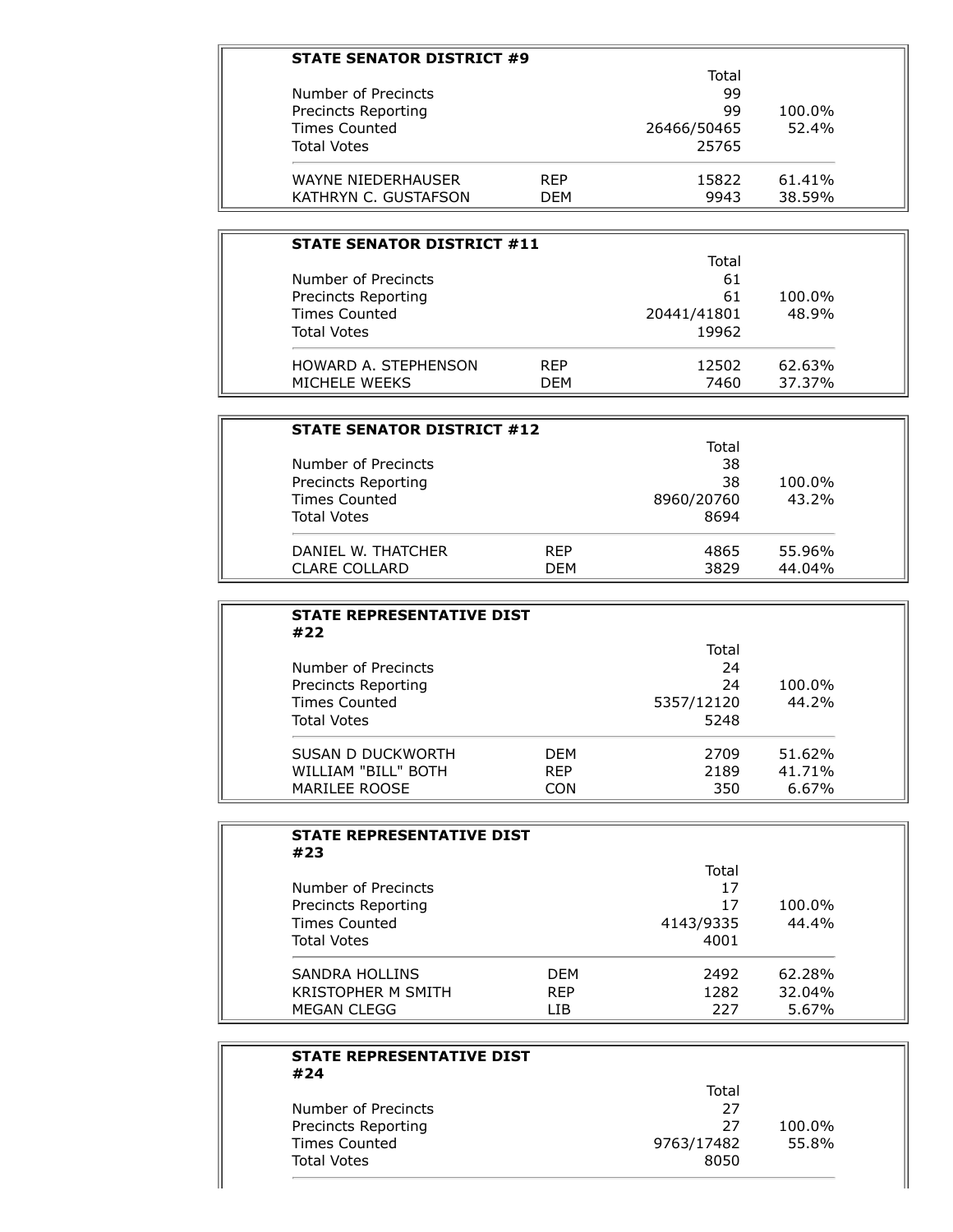| REBECCA CHAVEZ-HOUCK<br>DONALD L BUTTERFIELD | ገFM | 7839<br>16 | 97.38%<br>$0.20\%$ |  |
|----------------------------------------------|-----|------------|--------------------|--|
| Write-in Votes                               |     | 195        | 2.42%              |  |

| <b>STATE REPRESENTATIVE DIST</b><br>#25 |            |            |        |
|-----------------------------------------|------------|------------|--------|
|                                         |            | Total      |        |
| Number of Precincts                     |            | 27         |        |
| Precincts Reporting                     |            | 27         | 100.0% |
| <b>Times Counted</b>                    |            | 8620/16356 | 52.7%  |
| <b>Total Votes</b>                      |            | 8402       |        |
| JOEL K. BRISCOE                         | <b>DFM</b> | 7065       | 84.09% |
| <b>GORDON LUND GURR</b>                 | <b>REP</b> | 1337       | 15.91% |

| <b>STATE REPRESENTATIVE DIST</b><br>#26 |            |           |        |
|-----------------------------------------|------------|-----------|--------|
|                                         |            | Total     |        |
| Number of Precincts                     |            | 21        |        |
| Precincts Reporting                     |            | 21        | 100.0% |
| <b>Times Counted</b>                    |            | 4205/9820 | 42.8%  |
| <b>Total Votes</b>                      |            | 4089      |        |
| ANGELA ROMERO                           | <b>DFM</b> | 2977      | 72.81% |
| <b>SPENCER BARCLAY</b>                  | <b>RFP</b> | 1112      | 27.19% |

| <b>STATE REPRESENTATIVE DIST</b><br>#28 |            |             |         |  |
|-----------------------------------------|------------|-------------|---------|--|
|                                         |            | Total       |         |  |
| Number of Precincts                     |            | 31          |         |  |
| Precincts Reporting                     |            | 31          | 100.0%  |  |
| <b>Times Counted</b>                    |            | 11827/19544 | 60.5%   |  |
| <b>Total Votes</b>                      |            | 9393        |         |  |
| BRIAN S. KING                           | <b>DFM</b> | 9393        | 100.00% |  |

| <b>STATE REPRESENTATIVE DIST</b><br>#30 |            |            |        |
|-----------------------------------------|------------|------------|--------|
|                                         |            | Total      |        |
| Number of Precincts                     |            | 22         |        |
| Precincts Reporting                     |            | 22         | 100.0% |
| <b>Times Counted</b>                    |            | 6216/12609 | 49.3%  |
| <b>Total Votes</b>                      |            | 6105       |        |
| FRED C. COX                             | <b>RFP</b> | 3076       | 50.38% |
| MICHAEL D. LEE                          | <b>DFM</b> | 3029       | 49.62% |

| <b>STATE REPRESENTATIVE DIST</b><br>#31 |            |           |        |
|-----------------------------------------|------------|-----------|--------|
|                                         |            | Total     |        |
| Number of Precincts                     |            | 20        |        |
| Precincts Reporting                     |            | 20        | 100.0% |
| Times Counted                           |            | 4335/9881 | 43.9%  |
| <b>Total Votes</b>                      |            | 4237      |        |
| SOPHIA M. DICARO                        | <b>RFP</b> | 2216      | 52.30% |
| <b>LARRY WILEY</b>                      | <b>DFM</b> | 2021      | 47.70% |

### **STATE REPRESENTATIVE DIST #32**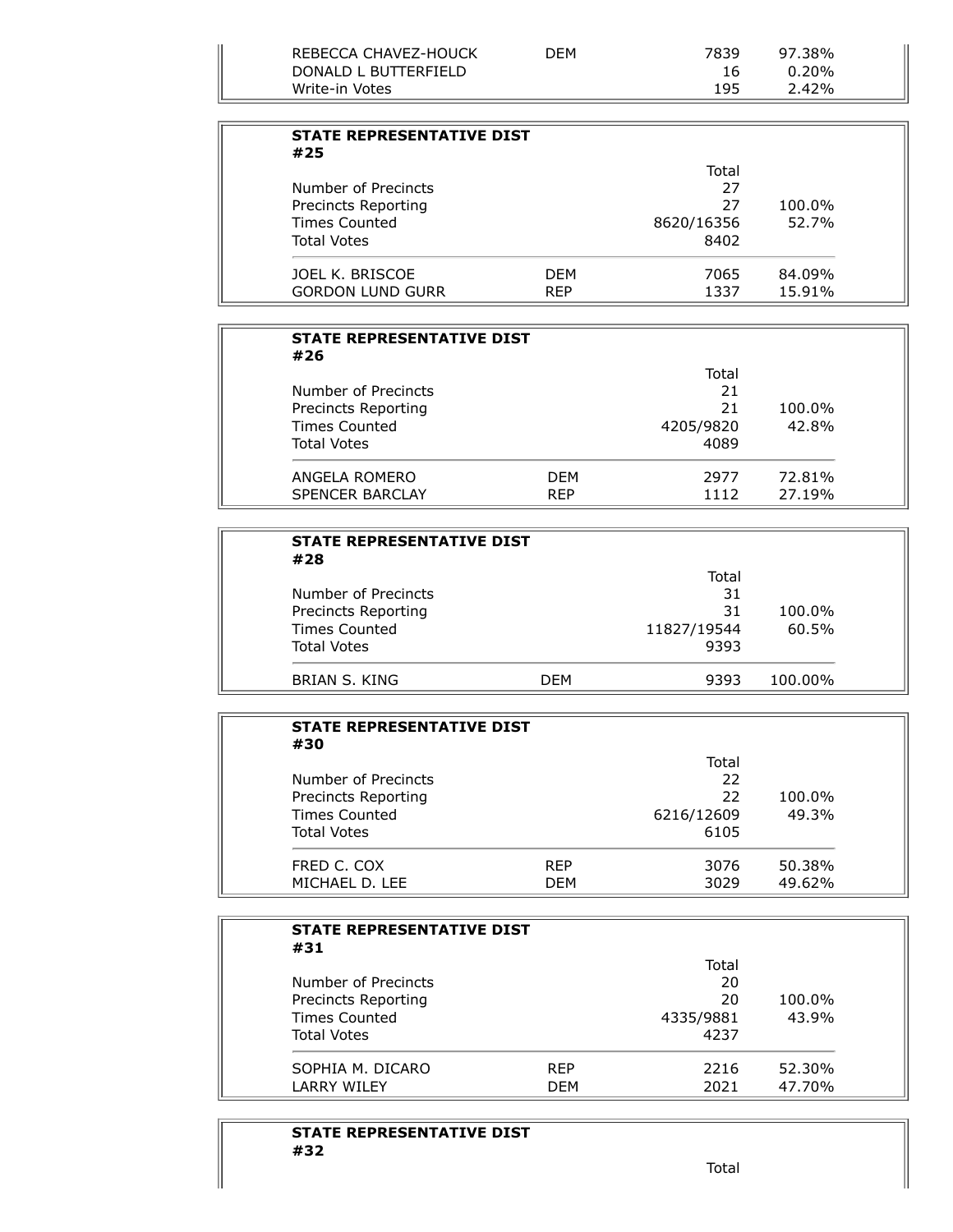| Number of Precincts<br>Precincts Reporting<br><b>Times Counted</b><br>Total Votes |            | 31<br>31<br>9473/19126<br>9255 | 100.0%<br>49.5% |
|-----------------------------------------------------------------------------------|------------|--------------------------------|-----------------|
| LAVAR CHRISTENSEN                                                                 | <b>RFP</b> | 5915                           | 63.91%          |
| ALAIN BALMANNO                                                                    | <b>DEM</b> | 3340                           | 36.09%          |

| <b>STATE REPRESENTATIVE DIST</b><br>#33 |            |            |        |
|-----------------------------------------|------------|------------|--------|
|                                         |            | Total      |        |
| Number of Precincts                     |            | 20         |        |
| Precincts Reporting                     |            | 20         | 100.0% |
| Times Counted                           |            | 4848/10071 | 48.1%  |
| <b>Total Votes</b>                      |            | 4743       |        |
| CRAIG HALL                              | <b>RFP</b> | 2788       | 58.78% |
| ELIZABETH MUNIZ                         | <b>DFM</b> | 1955       | 41.22% |

| <b>STATE REPRESENTATIVE DIST</b><br>#34 |            |            |        |
|-----------------------------------------|------------|------------|--------|
|                                         |            | Total      |        |
| Number of Precincts                     |            | 32         |        |
| Precincts Reporting                     |            | 32         | 100.0% |
| <b>Times Counted</b>                    |            | 7478/14152 | 52.8%  |
| <b>Total Votes</b>                      |            | 7309       |        |
| JOHNNY ANDERSON                         | <b>RFP</b> | 3901       | 53.37% |
| <b>KARFN KWAN</b>                       | DFM        | 3408       | 46.63% |

| <b>STATE REPRESENTATIVE DIST</b><br>#35 |            |            |        |
|-----------------------------------------|------------|------------|--------|
|                                         |            | Total      |        |
| Number of Precincts                     |            | 24         |        |
| Precincts Reporting                     |            | 24         | 100.0% |
| <b>Times Counted</b>                    |            | 5351/11082 | 48.3%  |
| <b>Total Votes</b>                      |            | 5028       |        |
| MARK A. WHFATI FY                       | <b>DFM</b> | 3202       | 63.68% |
| EILEEN LENTZ                            | <b>REP</b> | 1611       | 32.04% |
| <b>CHELSEA TRAVIS</b>                   | I TB       | 215        | 4.28%  |

| <b>STATE REPRESENTATIVE DIST</b><br>#36 |            |             |        |
|-----------------------------------------|------------|-------------|--------|
|                                         |            | Total       |        |
| Number of Precincts                     |            | 37          |        |
| Precincts Reporting                     |            | 37          | 100.0% |
| <b>Times Counted</b>                    |            | 14669/22619 | 64.9%  |
| <b>Total Votes</b>                      |            | 14361       |        |
| PATRICE ARENT                           | <b>DFM</b> | 9733        | 67.77% |
| ROBERT M. BOOK                          | <b>REP</b> | 4628        | 32.23% |

| <b>STATE REPRESENTATIVE DIST</b><br>#37 |     |             |        |
|-----------------------------------------|-----|-------------|--------|
|                                         |     | Total       |        |
| Number of Precincts                     |     | 38          |        |
| Precincts Reporting                     |     | 38          | 100.0% |
| <b>Times Counted</b>                    |     | 11529/19739 | 58.4%  |
| <b>Total Votes</b>                      |     | 11261       |        |
| CAROL SPACKMAN MOSS                     | DFM | 6791        | 60.31% |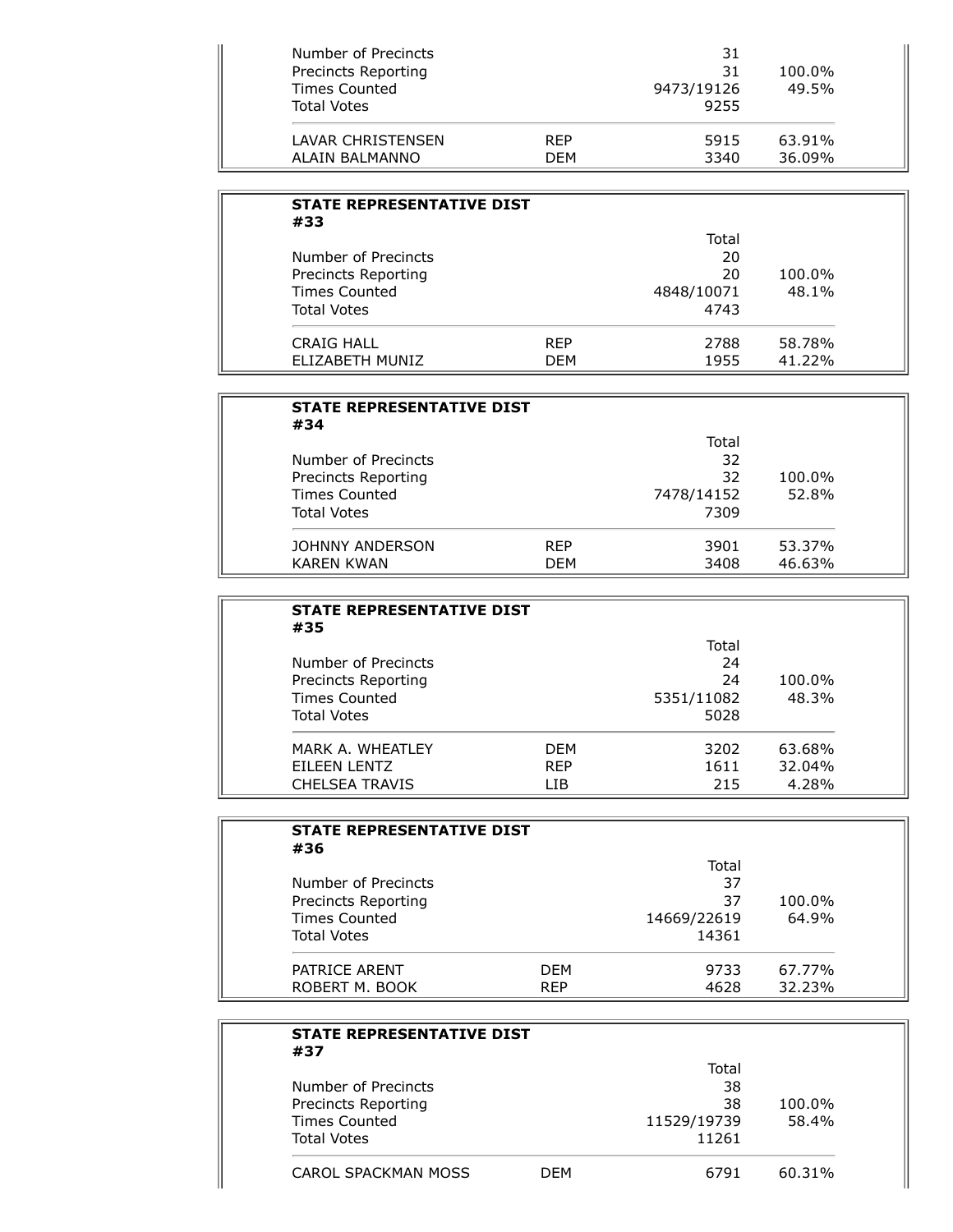| <b>RON HILTON</b>                | <b>REP</b> | 4470       | 39.69% |  |
|----------------------------------|------------|------------|--------|--|
|                                  |            |            |        |  |
| <b>STATE REPRESENTATIVE DIST</b> |            |            |        |  |
| #38                              |            | Total      |        |  |
| Number of Precincts              |            | 24         |        |  |
| Precincts Reporting              |            | 24         | 100.0% |  |
| <b>Times Counted</b>             |            | 4921/11066 | 44.5%  |  |
| <b>Total Votes</b>               |            | 4785       |        |  |
| <b>ERIC HUTCHINGS</b>            | <b>REP</b> | 2776       | 58.01% |  |
| <b>CHRYSTAL BUTTERFIELD</b>      | DEM        | 2009       | 41.99% |  |

| <b>STATE REPRESENTATIVE DIST</b><br>#39 |            |            |         |  |
|-----------------------------------------|------------|------------|---------|--|
|                                         |            | Total      |         |  |
| Number of Precincts                     |            | 24         |         |  |
| Precincts Reporting                     |            | 24         | 100.0%  |  |
| <b>Times Counted</b>                    |            | 7665/14853 | 51.6%   |  |
| <b>Total Votes</b>                      |            | 5683       |         |  |
| JIM DUNNIGAN                            | <b>RFP</b> | 5683       | 100.00% |  |

| <b>STATE REPRESENTATIVE DIST</b><br>#40 |            |            |        |
|-----------------------------------------|------------|------------|--------|
|                                         |            | Total      |        |
| Number of Precincts                     |            | 27         |        |
| Precincts Reporting<br>Times Counted    |            | 27         | 100.0% |
|                                         |            | 9514/17090 | 55.7%  |
| <b>Total Votes</b>                      |            | 8987       |        |
| <b>JUSTIN J MILLER</b>                  | <b>DFM</b> | 5484       | 61.02% |
| PETER L. KRAUS                          | <b>RFP</b> | 3021       | 33.62% |
| RAINER HUCK                             | I TB       | 482        | 5.36%  |

| <b>STATE REPRESENTATIVE DIST</b><br>#41 |            |            |        |
|-----------------------------------------|------------|------------|--------|
|                                         |            | Total      |        |
| Number of Precincts                     |            | 29         |        |
| Precincts Reporting                     |            | 29         | 100.0% |
| <b>Times Counted</b>                    |            | 9721/18625 | 52.2%  |
| <b>Total Votes</b>                      |            | 9482       |        |
| <b>DAN MCCAY</b>                        | <b>RFP</b> | 6685       | 70.50% |
| <b>COLLEEN BLISS</b>                    | DEM        | 2797       | 29.50% |

| <b>STATE REPRESENTATIVE DIST</b><br>#42 |            |            |        |
|-----------------------------------------|------------|------------|--------|
|                                         |            | Total      |        |
| Number of Precincts                     |            | 23         |        |
| Precincts Reporting                     |            | 23         | 100.0% |
| Times Counted                           |            | 7172/15875 | 45.2%  |
| <b>Total Votes</b>                      |            | 6911       |        |
| KIM COLEMAN                             | <b>RFP</b> | 4804       | 69.51% |
| NICHOLAS Y. DELAND                      | <b>DEM</b> | 2107       | 30.49% |

# **STATE REPRESENTATIVE DIST #43**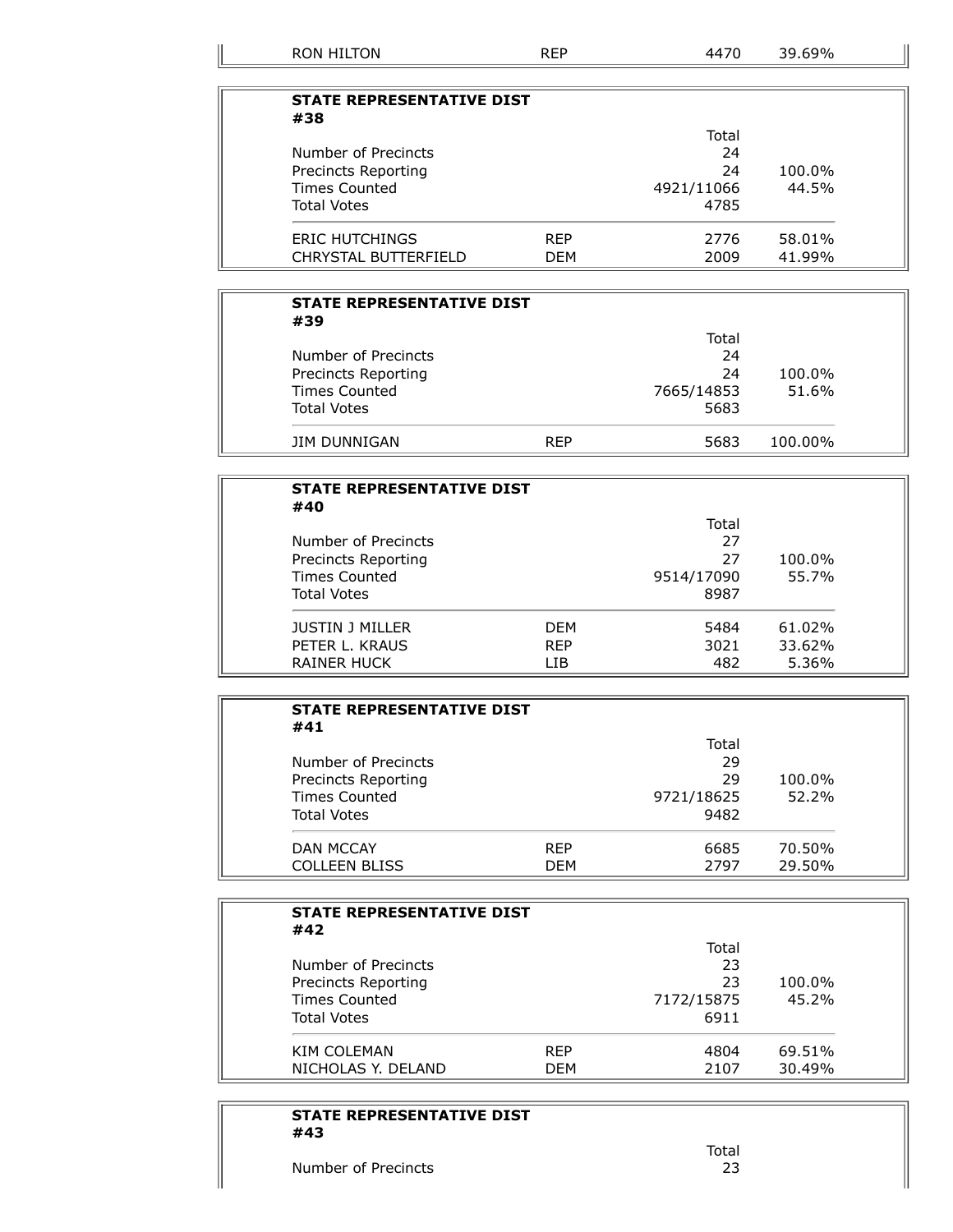| <b>STATE REPRESENTATIVE DIST</b><br>#44 |            |            |        |
|-----------------------------------------|------------|------------|--------|
|                                         |            | Total      |        |
| Number of Precincts                     |            | 34         |        |
| Precincts Reporting                     |            | 34         | 100.0% |
| Times Counted                           |            | 8876/16231 | 54.7%  |
| <b>Total Votes</b>                      |            | 8674       |        |
| <b>BRUCE R. CUTLER</b>                  | <b>RFP</b> | 4208       | 48.51% |
| <b>CHRISTINE PASSEY</b>                 | <b>DFM</b> | 4155       | 47.90% |
| <b>BRET BLACK</b>                       | I TB       | 311        | 3.59%  |

| <b>STATE REPRESENTATIVE DIST</b><br>#45 |            |            |        |
|-----------------------------------------|------------|------------|--------|
|                                         |            | Total      |        |
| Number of Precincts                     |            | 36         |        |
| Precincts Reporting                     |            | 36         | 100.0% |
| Times Counted                           |            | 8667/17094 | 50.7%  |
| <b>Total Votes</b>                      |            | 8439       |        |
| <b>STEVE ELIASON</b>                    | <b>RFP</b> | 4908       | 58.16% |
| <b>SUSAN MARQUES BOOTH</b>              | DFM        | 3531       | 41.84% |

| <b>STATE REPRESENTATIVE DIST</b><br>#46 |            |             |        |
|-----------------------------------------|------------|-------------|--------|
|                                         |            | Total       |        |
| Number of Precincts                     |            | 39          |        |
| Precincts Reporting                     |            | 39          | 100.0% |
| <b>Times Counted</b>                    |            | 11826/20981 | 56.4%  |
| <b>Total Votes</b>                      |            | 11558       |        |
| MARIE H. POULSON                        | <b>DFM</b> | 6248        | 54.06% |
| <b>WILLIAM CLAYTON</b>                  | <b>RFP</b> | 4816        | 41.67% |
| LEE ANNE WALKER                         | I TB       | 494         | 4.27%  |

| <b>STATE REPRESENTATIVE DIST</b><br>#47 |            |            |        |
|-----------------------------------------|------------|------------|--------|
|                                         |            | Total      |        |
| Number of Precincts                     |            | 29         |        |
| Precincts Reporting                     |            | 29         | 100.0% |
| Times Counted                           |            | 7242/12359 | 58.6%  |
| <b>Total Votes</b>                      |            | 7047       |        |
| <b>KEN IVORY</b>                        | <b>RFP</b> | 4634       | 65.76% |
| ALENA M. BALMFORTH                      | DEM        | 2413       | 34.24% |

| <b>STATE REPRESENTATIVE DIST</b><br>#49 |            |             |        |
|-----------------------------------------|------------|-------------|--------|
|                                         |            | Total       |        |
| Number of Precincts                     |            | 40          |        |
| Precincts Reporting                     |            | 40          | 100.0% |
| <b>Times Counted</b>                    |            | 11786/21470 | 54.9%  |
| <b>Total Votes</b>                      |            | 11560       |        |
| ROBERT SPENDLOVE                        | <b>REP</b> | 6575        | 56.88% |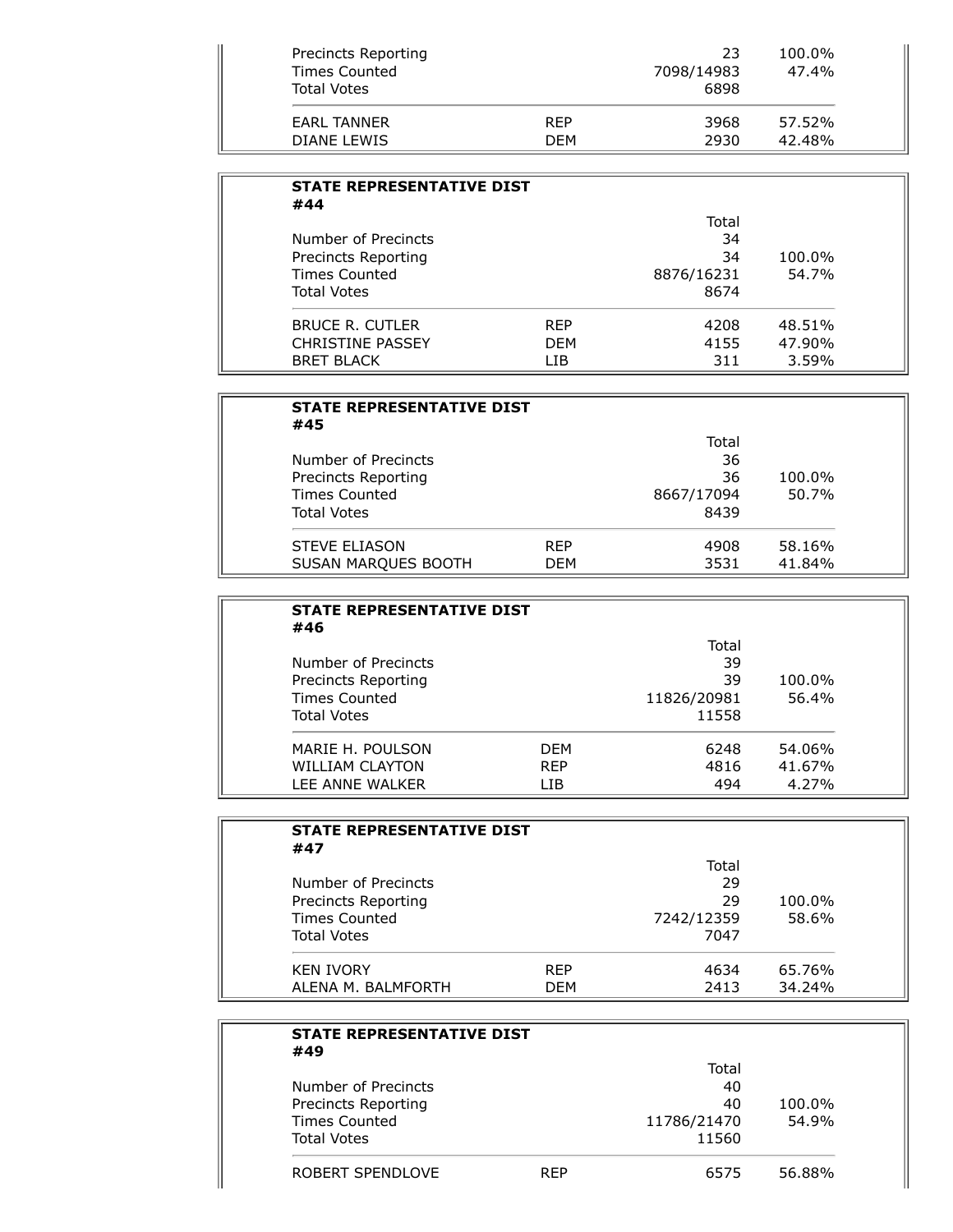| <b>STATE REPRESENTATIVE DIST</b> |            |             |        |
|----------------------------------|------------|-------------|--------|
| #50                              |            |             |        |
|                                  |            | Total       |        |
| Number of Precincts              |            | 34          |        |
| Precincts Reporting              |            | 34          | 100.0% |
| Times Counted                    |            | 11454/22048 | 52.0%  |
| <b>Total Votes</b>               |            | 11022       |        |
| RICH L. CUNNINGHAM               | <b>REP</b> | 8554        | 77.61% |
| <b>GABRIEL MORAZAN</b>           | <b>DEM</b> | 2468        | 22.39% |

| <b>STATE REPRESENTATIVE DIST</b><br>#52                            |            |            |        |
|--------------------------------------------------------------------|------------|------------|--------|
|                                                                    |            | Total      |        |
| Number of Precincts<br>Precincts Reporting<br><b>Times Counted</b> |            | 30         |        |
|                                                                    |            | 30         | 100.0% |
|                                                                    |            | 8216/17751 | 46.3%  |
| <b>Total Votes</b>                                                 |            | 7920       |        |
| JOHN KNOTWELL                                                      | <b>RFP</b> | 6055       | 76.45% |
| DANIEL PAGET                                                       | <b>DFM</b> | 1865       | 23.55% |

| <b>COUNTY COUNCIL AT LARGE</b><br>'A' |            |               |        |
|---------------------------------------|------------|---------------|--------|
|                                       |            | Total         |        |
| Number of Precincts                   |            | 783           |        |
| Precincts Reporting                   |            | 783           | 100.0% |
| Times Counted                         |            | 229379/440524 | 52.1%  |
| <b>Total Votes</b>                    |            | 222472        |        |
| JENNY WILSON                          | <b>DFM</b> | 117626        | 52.87% |
| <b>MICAH BRUNER</b>                   | <b>REP</b> | 104846        | 47.13% |

| <b>COUNTY COUNCIL DISTRICT</b><br>#1 |            |             |        |
|--------------------------------------|------------|-------------|--------|
|                                      |            | Total       |        |
| Number of Precincts                  |            | 106         |        |
| Precincts Reporting                  |            | 106         | 100.0% |
| <b>Times Counted</b>                 |            | 29850/59316 | 50.3%  |
| <b>Total Votes</b>                   |            | 28747       |        |
| ARLYN BRADSHAW                       | <b>DFM</b> | 20933       | 72.82% |
| RICHARD D.M. BARNES                  | <b>REP</b> | 7814        | 27.18% |

# **COUNTY COUNCIL DISTRICT #3** Number of Precincts 128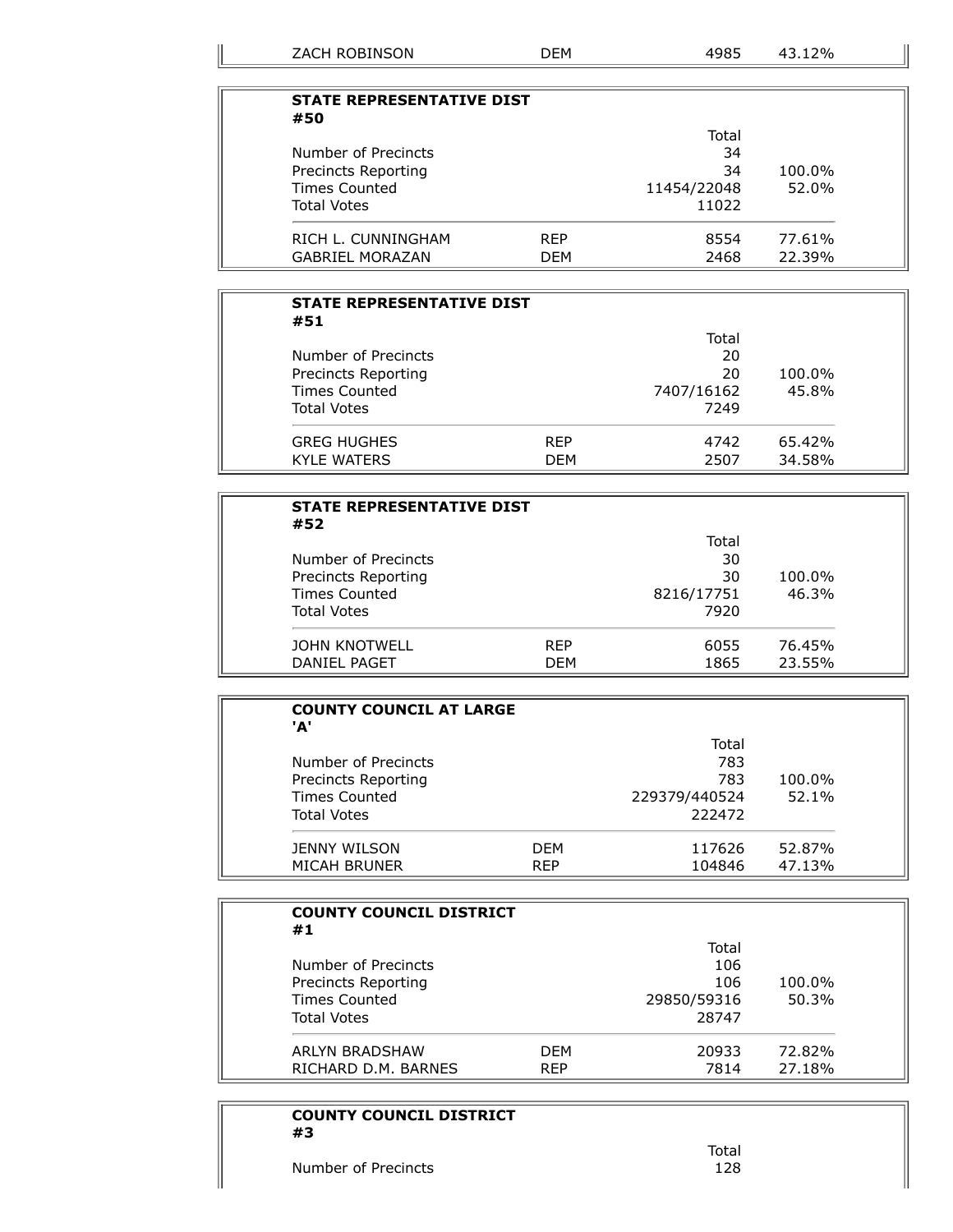| Precincts Reporting<br><b>Times Counted</b><br><b>Total Votes</b> |            | 128<br>34084/65592<br>33273 | 100.0%<br>52.0% |
|-------------------------------------------------------------------|------------|-----------------------------|-----------------|
| AIMEE WINDER NEWTON                                               | <b>RFP</b> | 18521                       | 55.66%          |
| DANIEL C. SNARR                                                   | DFM        | 14752                       | 44.34%          |

| <b>COUNTY COUNCIL DISTRICT</b><br>#5 |            |             |         |  |
|--------------------------------------|------------|-------------|---------|--|
|                                      |            | Total       |         |  |
| Number of Precincts                  |            | 127         |         |  |
| Precincts Reporting                  |            | 127         | 100.0%  |  |
| <b>Times Counted</b>                 |            | 37380/74017 | 50.5%   |  |
| <b>Total Votes</b>                   |            | 30333       |         |  |
| STEVEN L. DEBRY                      | <b>RFP</b> | 30333       | 100.00% |  |

| <b>ASSESSOR</b>      |            |               |        |
|----------------------|------------|---------------|--------|
|                      |            | Total         |        |
| Number of Precincts  |            | 783           |        |
| Precincts Reporting  |            | 783           | 100.0% |
| <b>Times Counted</b> |            | 229379/440524 | 52.1%  |
| <b>Total Votes</b>   |            | 219360        |        |
| <b>KEVIN JACOBS</b>  | <b>RFP</b> | 121592        | 55.43% |
| <b>TYLER ANDRUS</b>  | DFM        | 97768         | 44.57% |

| <b>AUDITOR</b>       |            |               |        |
|----------------------|------------|---------------|--------|
|                      |            | Total         |        |
| Number of Precincts  |            | 783           |        |
| Precincts Reporting  |            | 783           | 100.0% |
| <b>Times Counted</b> |            | 229379/440524 | 52.1%  |
| <b>Total Votes</b>   |            | 219894        |        |
| <b>SCOTT TINGLEY</b> | <b>RFP</b> | 113215        | 51.49% |
| <b>JEFF HATCH</b>    | <b>DFM</b> | 106679        | 48.51% |

| <b>CLERK</b>           |            |               |        |
|------------------------|------------|---------------|--------|
|                        |            | Total         |        |
| Number of Precincts    |            | 783           |        |
| Precincts Reporting    |            | 783           | 100.0% |
| <b>Times Counted</b>   |            | 229379/440524 | 52.1%  |
| <b>Total Votes</b>     |            | 222801        |        |
| <b>SHERRIE SWENSEN</b> | <b>DFM</b> | 142055        | 63.76% |
| WANDA AMANN            | <b>RFP</b> | 80746         | 36.24% |

| <b>DISTRICT ATTORNEY</b> |            |               |        |
|--------------------------|------------|---------------|--------|
|                          |            | Total         |        |
| Number of Precincts      |            | 783           |        |
| Precincts Reporting      |            | 783           | 100.0% |
| <b>Times Counted</b>     |            | 229379/440524 | 52.1%  |
| <b>Total Votes</b>       |            | 224571        |        |
| SIM GILL                 | <b>DFM</b> | 114915        | 51.17% |
| <b>STEVE NELSON</b>      | <b>REP</b> | 109656        | 48.83% |

| <b>RECORDER</b>     |       |        |  |
|---------------------|-------|--------|--|
|                     | Total |        |  |
| Number of Precincts | 783   |        |  |
| Precincts Reporting | 783   | 100.0% |  |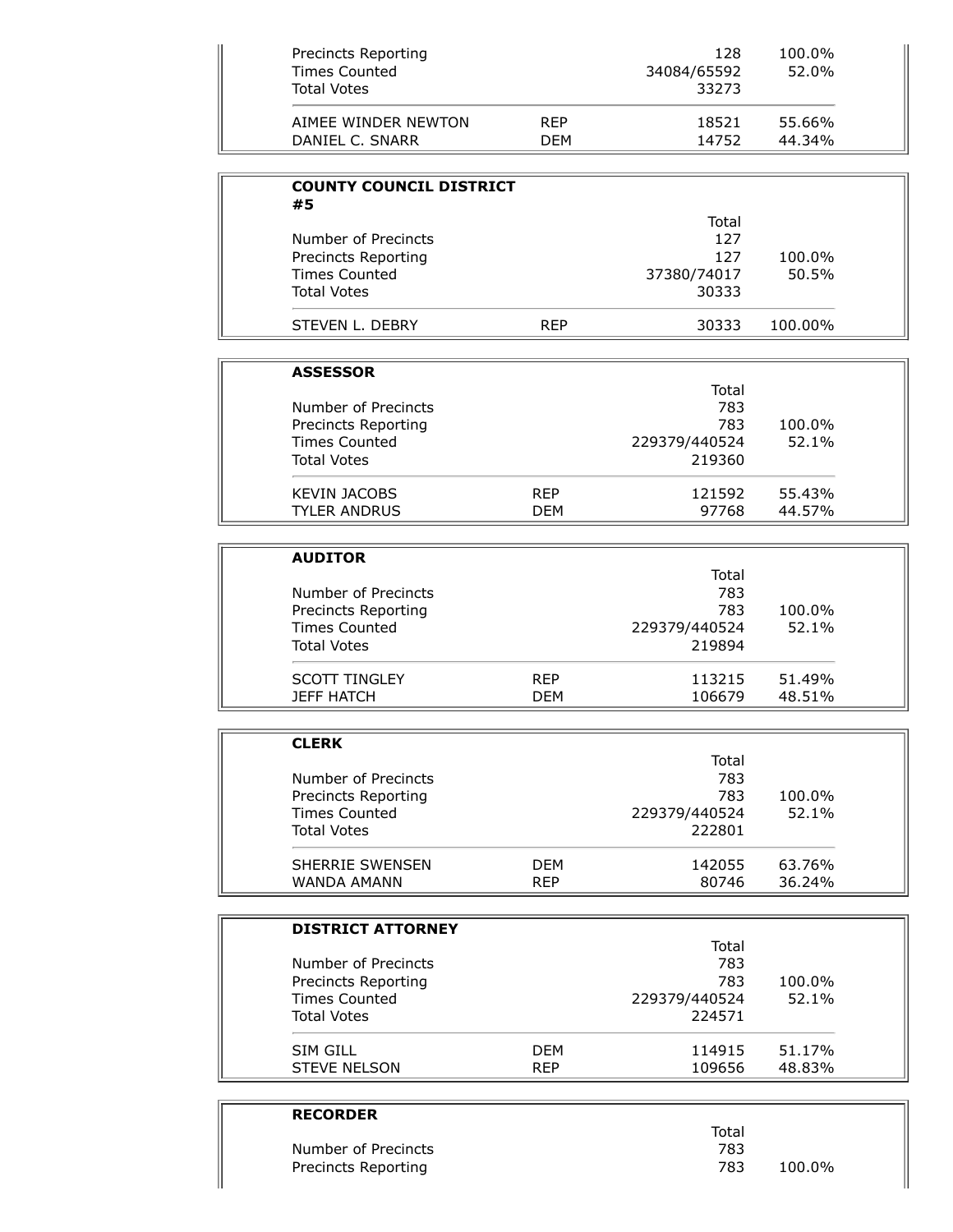| <b>Times Counted</b><br><b>Total Votes</b> |            | 229379/440524<br>219593 | 52.1%   |  |
|--------------------------------------------|------------|-------------------------|---------|--|
|                                            |            |                         |         |  |
| GARY W. OTT                                | <b>REP</b> | 118531                  | 53.98%  |  |
| <b>MARY BISHOP</b>                         | <b>DEM</b> | 101062                  | 46.02%  |  |
|                                            |            |                         |         |  |
| <b>SHERIFF</b>                             |            |                         |         |  |
|                                            |            | Total                   |         |  |
| Number of Precincts                        |            | 783                     |         |  |
| Precincts Reporting                        |            | 783                     | 100.0%  |  |
| <b>Times Counted</b>                       |            | 229379/440524           | 52.1%   |  |
| <b>Total Votes</b>                         |            | 224487                  |         |  |
| JAMES "JIM" WINDER                         | <b>DEM</b> | 134666                  | 59.99%  |  |
| <b>JAKE PETERSEN</b>                       | <b>REP</b> | 89821                   | 40.01%  |  |
|                                            |            |                         |         |  |
| <b>SURVEYOR</b>                            |            |                         |         |  |
|                                            |            | Total                   |         |  |
| Number of Precincts                        |            | 783                     |         |  |
| Precincts Reporting                        |            | 783                     | 100.0%  |  |
| <b>Times Counted</b>                       |            | 229379/440524           | 52.1%   |  |
| <b>Total Votes</b>                         |            | 161154                  |         |  |
| REID J. DEMMAN                             | <b>REP</b> | 161154                  | 100.00% |  |
|                                            |            |                         |         |  |
| <b>TREASURER</b>                           |            |                         |         |  |
|                                            |            | Total                   |         |  |
| Number of Precincts                        |            | 783                     |         |  |

| 783<br>Precincts Reporting<br>100.0%<br><b>Times Counted</b><br>229379/440524<br>52.1%<br><b>Total Votes</b><br>218408 |
|------------------------------------------------------------------------------------------------------------------------|
|------------------------------------------------------------------------------------------------------------------------|

| <b>STATE BOARD OF EDUCATION</b><br><b>DISTRICT #3</b> |             |        |
|-------------------------------------------------------|-------------|--------|
|                                                       | Total       |        |
| Number of Precincts                                   | 71          |        |
| Precincts Reporting                                   | 71          | 100.0% |
| <b>Times Counted</b>                                  | 15562/34319 | 45.3%  |
| <b>Total Votes</b>                                    | 12975       |        |
| LINDA B. HANSEN                                       | 8118        | 62.57% |
| MICHAEL G JENSEN                                      | 4857        | 37.43% |

| <b>STATE BOARD OF EDUCATION</b><br><b>DISTRICT #5</b> |           |        |
|-------------------------------------------------------|-----------|--------|
|                                                       | Total     |        |
| Number of Precincts                                   | 12        |        |
| Precincts Reporting                                   | 12        | 100.0% |
| Times Counted                                         | 2935/6598 | 44.5%  |
| <b>Total Votes</b>                                    | 2007      |        |
| LAURA COLLIER BELNAP                                  | 1399      | 69.71% |
| MARK H. BOUCHARD                                      | 608       | 30.29% |

# **STATE BOARD OF EDUCATION DISTRICT #6**

Number of Precincts 121

Ĩ.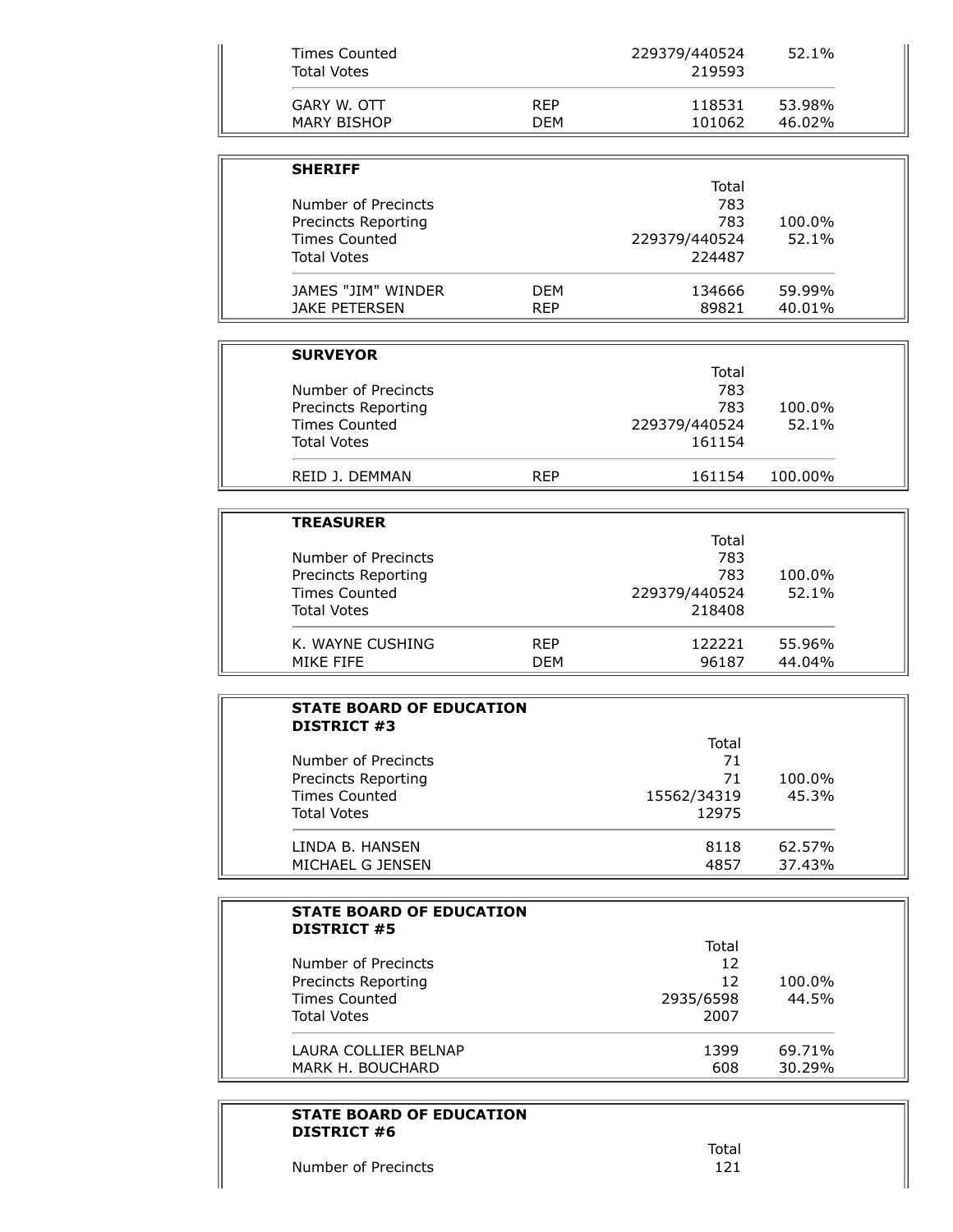| Precincts Reporting<br><b>Times Counted</b><br><b>Total Votes</b> | 121<br>33415/68755<br>26888 | 100.0%<br>48.6% |
|-------------------------------------------------------------------|-----------------------------|-----------------|
| <b>BRITTNEY CUMMINS</b>                                           | 11291                       | 41.99%          |
| DAN GRIFFITHS                                                     | 8281                        | 30.80%          |
| PAT RUSK                                                          | 7316                        | 27.21%          |

| <b>CANYONS SCHOOL DISTRICT</b><br>#2 |            |        |
|--------------------------------------|------------|--------|
|                                      | Total      |        |
| Number of Precincts                  | 33         |        |
| Precincts Reporting                  | 33         | 100.0% |
| <b>Times Counted</b>                 | 8772/16247 | 54.0%  |
| <b>Total Votes</b>                   | 7658       |        |
| AMBER SHILL                          | 4015       | 52.43% |
| KIM MURPHY HORIUCHI                  | 3643       | 47.57% |

| <b>CANYONS SCHOOL DISTRICT</b><br>#4 |            |        |
|--------------------------------------|------------|--------|
|                                      | Total      |        |
| Number of Precincts                  | 27         |        |
| Precincts Reporting                  | 27         | 100.0% |
| Times Counted                        | 6635/12807 | 51.8%  |
| Total Votes                          | 5671       |        |
| <b>CLAREEN ARNOLD</b>                | 3180       | 56.07% |
| TRACY SCOTT COWDELL                  | 2491       | 43.93% |

| <b>CANYONS SCHOOL DISTRICT</b><br>#5 |            |        |
|--------------------------------------|------------|--------|
|                                      | Total      |        |
| Number of Precincts                  | 28         |        |
| Precincts Reporting                  | 28         | 100.0% |
| Times Counted                        | 7531/14527 | 51.8%  |
| <b>Total Votes</b>                   | 5922       |        |
| <b>STEVE WRIGLEY</b>                 | 3650       | 61.63% |
| <b>COLE HANSEN</b>                   | 2272       | 38.37% |

| <b>CANYONS SCHOOL DISTRICT</b><br>#6 |            |        |
|--------------------------------------|------------|--------|
|                                      | Total      |        |
| Number of Precincts                  | 24         |        |
| Precincts Reporting                  | 24         | 100.0% |
| <b>Times Counted</b>                 | 7718/15835 | 48.7%  |
| <b>Total Votes</b>                   | 6255       |        |
| SHERRIL H. TAYLOR                    | 3406       | 54.45% |
| ANDREW R BOYCE                       | 2849       | 45.55% |

| Total      |         |
|------------|---------|
| 31         |         |
| 31         | 100.0%  |
| 7552/15873 | 47.6%   |
| 5163       |         |
| 5163       | 100.00% |
|            |         |

11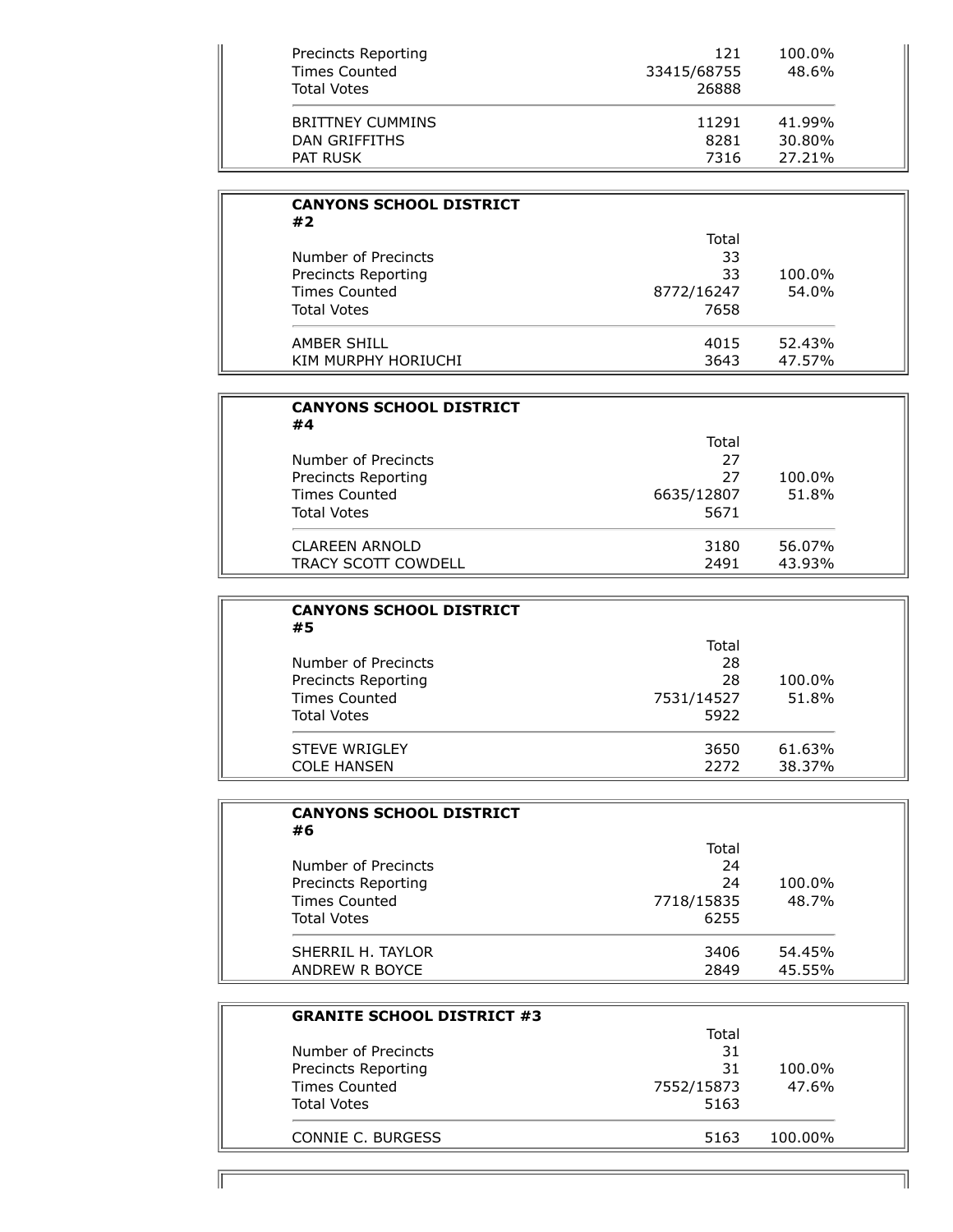| Total      |         |
|------------|---------|
| 35         |         |
| 35         | 100.0%  |
| 7062/15557 | 45.4%   |
| 5350       |         |
| 5350       | 100.00% |
|            |         |

| <b>GRANITE SCHOOL DISTRICT #6</b> |            |        |
|-----------------------------------|------------|--------|
|                                   | Total      |        |
| Number of Precincts               | 30         |        |
| Precincts Reporting               | 30         | 100.0% |
| <b>Times Counted</b>              | 9179/18097 | 50.7%  |
| <b>Total Votes</b>                | 7935       |        |
| KARYN HFRMANSFN WINDFR            | 5539       | 69.80% |
| ROYCE GIBSON                      | 2396       | 30.20% |

| <b>GRANITE SCHOOL DISTRICT #7</b> |            |         |
|-----------------------------------|------------|---------|
|                                   | Total      |         |
| Number of Precincts               | 37         |         |
| Precincts Reporting               | 37         | 100.0%  |
| <b>Times Counted</b>              | 7689/17347 | 44.3%   |
| <b>Total Votes</b>                | 5940       |         |
| <b>GAYLEEN GANDY</b>              | 5940       | 100.00% |

| JORDAN SCHOOL DISTRICT #2 |            |        |
|---------------------------|------------|--------|
|                           | Total      |        |
| Number of Precincts       | 25         |        |
| Precincts Reporting       | 25         | 100.0% |
| <b>Times Counted</b>      | 8033/15764 | 51.0%  |
| <b>Total Votes</b>        | 6524       |        |
| MATTHEW G YOUNG           | 3434       | 52.64% |
| <b>GARY O. HANSEN</b>     | 3090       | 47.36% |

| JORDAN SCHOOL DISTRICT #3 |            |        |
|---------------------------|------------|--------|
|                           | Total      |        |
| Number of Precincts       | 28         |        |
| Precincts Reporting       | 28         | 100.0% |
| Times Counted             | 9000/17530 | 51.3%  |
| <b>Total Votes</b>        | 7715       |        |
| SUSAN PULSIPHER           | 5458       | 70.75% |
| ROY HARWARD               | 2257       | 29.25% |

| JORDAN SCHOOL DISTRICT #7 |            |        |  |
|---------------------------|------------|--------|--|
|                           | Total      |        |  |
| Number of Precincts       | 22         |        |  |
| Precincts Reporting       | 22         | 100.0% |  |
| Times Counted             | 6416/13143 | 48.8%  |  |
| <b>Total Votes</b>        | 5421       |        |  |
| JEN ATWOOD                | 3551       | 65.50% |  |
| <b>TERESA ATHERLEY</b>    | 1870       | 34.50% |  |

# **MURRAY SCHOOL DISTRICT #2** Total Number of Precincts 11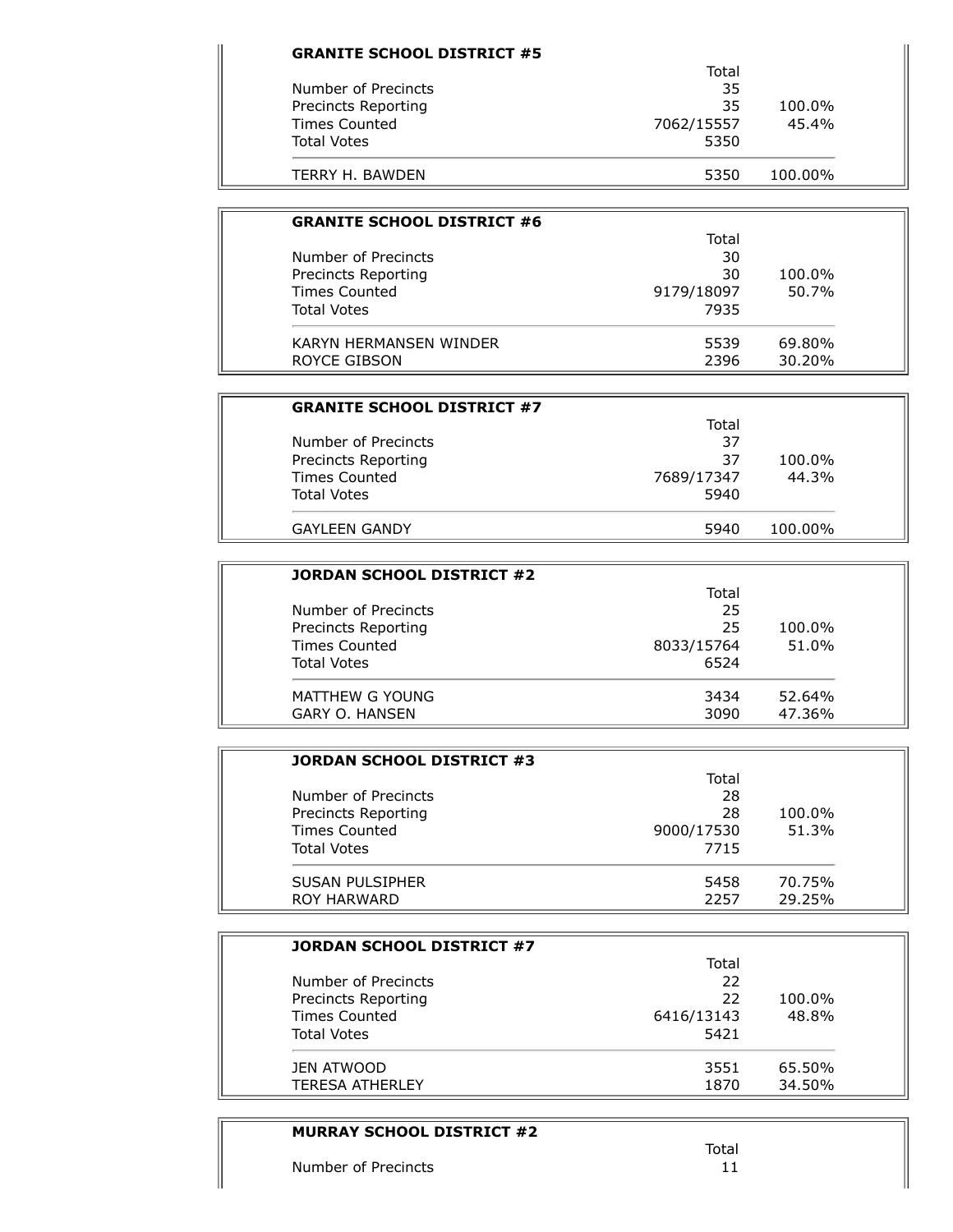| Precincts Reporting<br>Times Counted<br><b>Total Votes</b> | 11<br>2192/3709<br>1956 | 100.0%<br>59.1% |
|------------------------------------------------------------|-------------------------|-----------------|
| KAMI ANDERSON                                              | 1006                    | 51.43%          |
| RICHARD H. CLARK                                           | 950                     | 48.57%          |

| <b>MURRAY SCHOOL DISTRICT #3</b> |           |        |
|----------------------------------|-----------|--------|
|                                  | Total     |        |
| Number of Precincts              | 10        |        |
| Precincts Reporting              | 10        | 100.0% |
| <b>Times Counted</b>             | 1815/3097 | 58.6%  |
| <b>Total Votes</b>               | 1606      |        |
| <b>BELINDA JOHNSON</b>           | 811       | 50.50% |
| MIKE ADAMS                       | 795       | 49.50% |

| <b>MURRAY SCHOOL DISTRICT #4</b> |           |        |
|----------------------------------|-----------|--------|
|                                  | Total     |        |
| Number of Precincts              |           |        |
| Precincts Reporting              |           | 100.0% |
| <b>Times Counted</b>             | 1815/3207 | 56.6%  |
| <b>Total Votes</b>               | 1498      |        |
| <b>CRIS LONGHURST</b>            | 913       | 60.95% |
| <b>DANNI EISERT</b>              | 585       | 39.05% |

| <b>SALT LAKE CITY SCHOOL</b><br><b>DISTRICT #3</b> |            |        |
|----------------------------------------------------|------------|--------|
|                                                    | Total      |        |
| Number of Precincts                                | 22         |        |
| Precincts Reporting                                | 22         | 100.0% |
| <b>Times Counted</b>                               | 7816/13320 | 58.7%  |
| <b>Total Votes</b>                                 | 6200       |        |
| KATHERINE KENNEDY                                  | 4174       | 67.32% |
| JORGE ROBLES                                       | 2026       | 32.68% |

| <b>SALT LAKE CITY SCHOOL</b><br><b>DISTRICT #4</b> |            |        |
|----------------------------------------------------|------------|--------|
|                                                    | Total      |        |
| Number of Precincts                                | 16         |        |
| Precincts Reporting                                | 16         | 100.0% |
| Times Counted                                      | 4915/10632 | 46.2%  |
| <b>Total Votes</b>                                 | 3566       |        |
| ROSEMARY EMERY                                     | 2545       | 71.37% |
| MARK A. MAXFIELD                                   | 1021       | 28.63% |

| <b>SALT LAKE CITY SCHOOL</b><br><b>DISTRICT #6</b> |            |        |
|----------------------------------------------------|------------|--------|
|                                                    | Total      |        |
| Number of Precincts                                | 23         |        |
| Precincts Reporting                                | 23         | 100.0% |
| Times Counted                                      | 9191/15237 | 60.3%  |
| <b>Total Votes</b>                                 | 7492       |        |
| MELISSA H. FORD                                    | 4312       | 57.55% |
| <b>WESTON CLARK</b>                                | 3180       | 42.45% |

## **CHRISTINE M. DURHAM**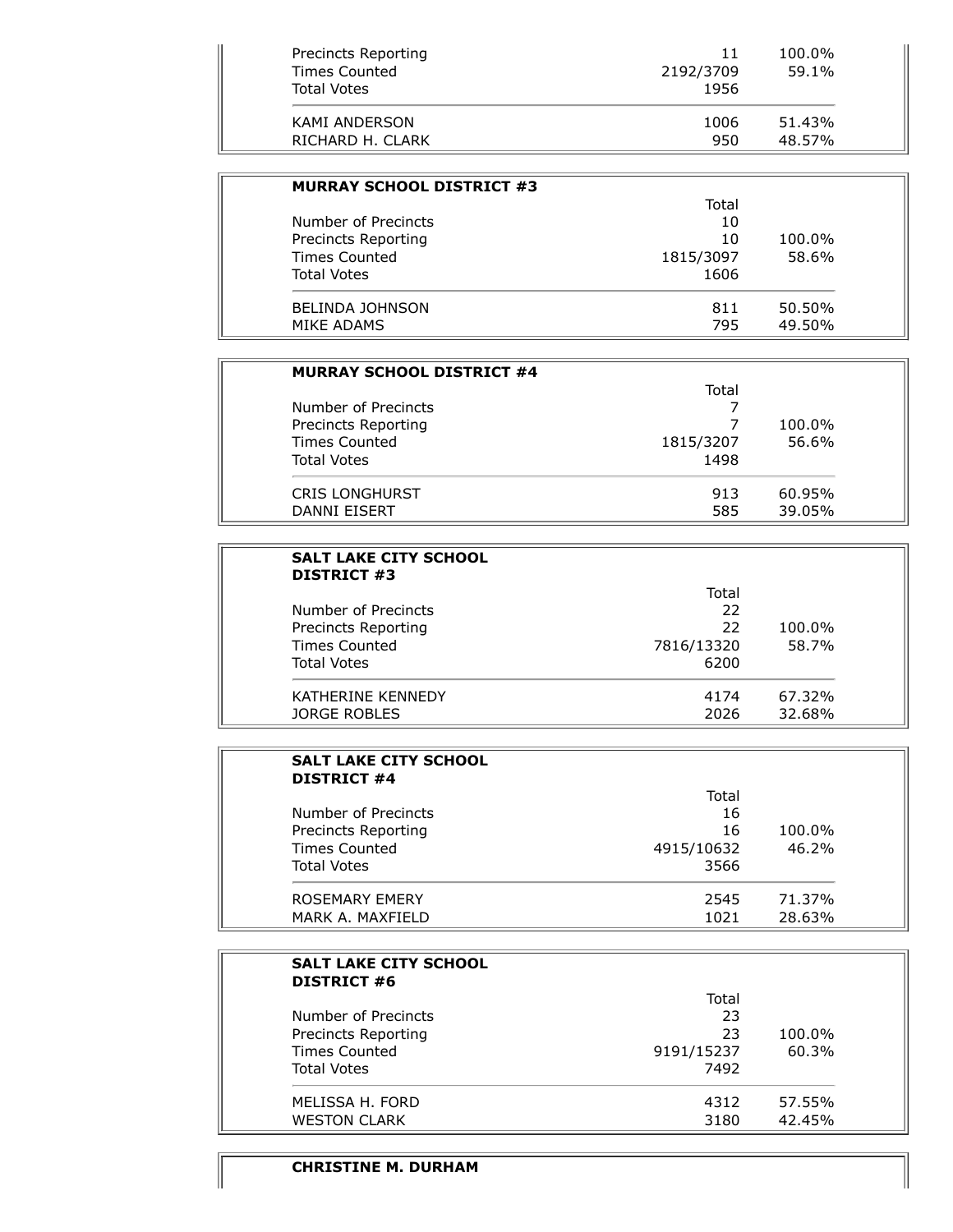| 783<br>783<br>229379/440524 | 100.0%<br>52.1% |
|-----------------------------|-----------------|
|                             |                 |
|                             |                 |
|                             |                 |
| 195495                      |                 |
| 150641                      | 77.06%          |
| 44854                       | 22.94%          |
|                             |                 |

| <b>MATTHEW B. DURRANT</b> |               |        |
|---------------------------|---------------|--------|
|                           | Total         |        |
| Number of Precincts       | 783           |        |
| Precincts Reporting       | 783           | 100.0% |
| <b>Times Counted</b>      | 229379/440524 | 52.1%  |
| <b>Total Votes</b>        | 193247        |        |
| <b>YFS</b>                | 145487        | 75.29% |
| <b>NO</b>                 | 47760         | 24.71% |

| <b>THOMAS R. LEE</b> |               |        |
|----------------------|---------------|--------|
|                      | Total         |        |
| Number of Precincts  | 783           |        |
| Precincts Reporting  | 783           | 100.0% |
| <b>Times Counted</b> | 229379/440524 | 52.1%  |
| <b>Total Votes</b>   | 192837        |        |
| <b>YES</b>           | 139546        | 72.36% |
| <b>NO</b>            | 53291         | 27.64% |

| <b>GREGORY K. ORME</b> |               |        |
|------------------------|---------------|--------|
|                        | Total         |        |
| Number of Precincts    | 783           |        |
| Precincts Reporting    | 783           | 100.0% |
| Times Counted          | 229379/440524 | 52.1%  |
| <b>Total Votes</b>     | 192036        |        |
| <b>YES</b>             | 142071        | 73.98% |
| <b>NO</b>              | 49965         | 26.02% |

| <b>MICHELE M. CHRISTIANSEN</b> |               |        |
|--------------------------------|---------------|--------|
|                                | Total         |        |
| Number of Precincts            | 783           |        |
| Precincts Reporting            | 783           | 100.0% |
| <b>Times Counted</b>           | 229379/440524 | 52.1%  |
| <b>Total Votes</b>             | 192541        |        |
| <b>YFS</b>                     | 144246        | 74.92% |
| NO.                            | 48295         | 25.08% |

| <b>STEPHEN L. ROTH</b> |               |        |
|------------------------|---------------|--------|
|                        | Total         |        |
| Number of Precincts    | 783           |        |
| Precincts Reporting    | 783           | 100.0% |
| <b>Times Counted</b>   | 229379/440524 | 52.1%  |
| <b>Total Votes</b>     | 191474        |        |
| <b>YES</b>             | 141553        | 73.93% |
| NO.                    | 49921         | 26.07% |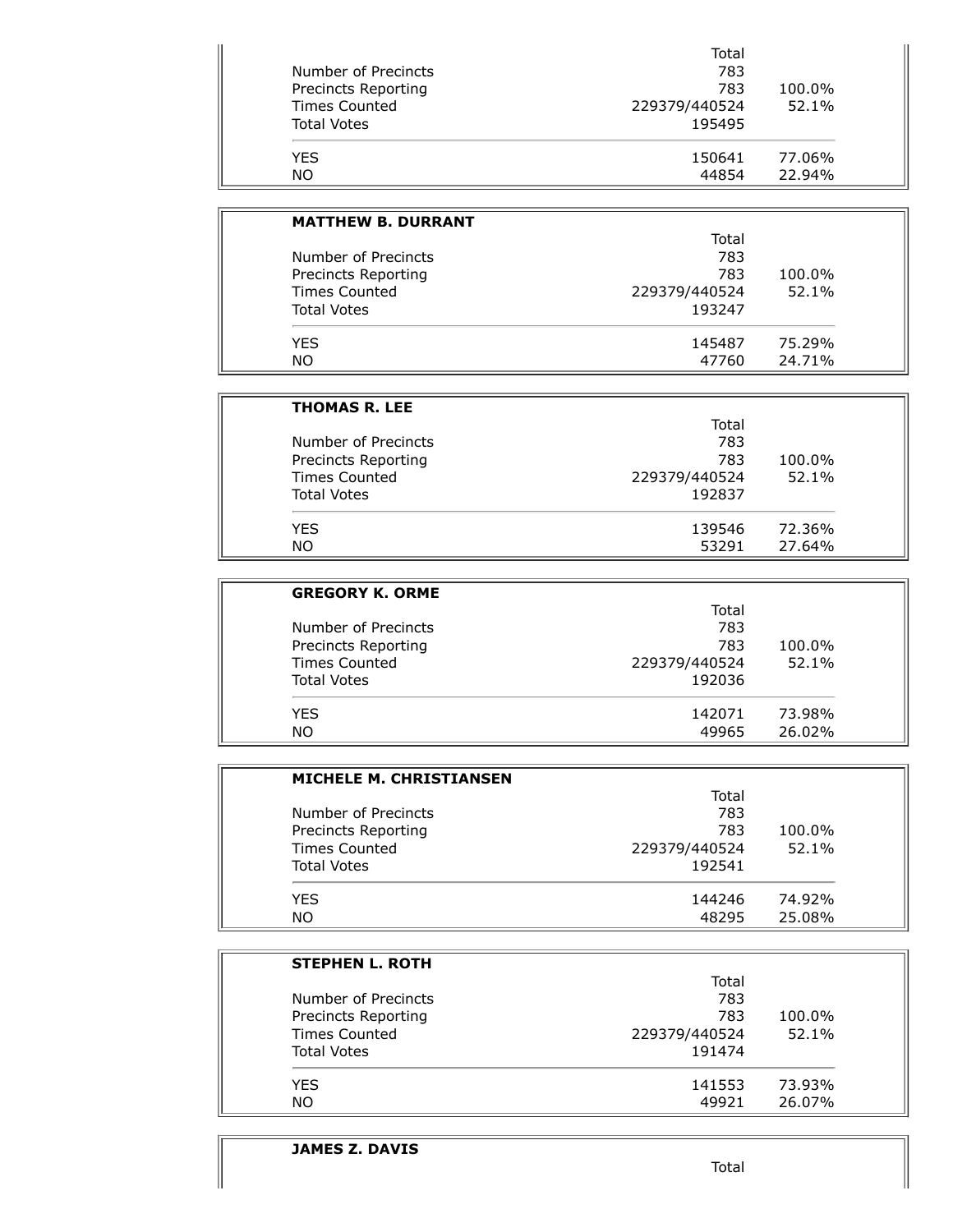| Number of Precincts<br>Precincts Reporting<br>Times Counted<br><b>Total Votes</b> | 783<br>783<br>229379/440524<br>191134 | 100.0%<br>52.1% |
|-----------------------------------------------------------------------------------|---------------------------------------|-----------------|
| YFS.                                                                              | 141486                                | 74.02%          |
| <b>NO</b>                                                                         | 49648                                 | 25.98%          |

| J. FREDERIC VOROS, JR. |               |        |
|------------------------|---------------|--------|
|                        | Total         |        |
| Number of Precincts    | 783           |        |
| Precincts Reporting    | 783           | 100.0% |
| <b>Times Counted</b>   | 229379/440524 | 52.1%  |
| <b>Total Votes</b>     | 191228        |        |
| YES.                   | 138899        | 72.64% |
| NO.                    | 52329         | 27.36% |

| <b>JULIE V. LUND</b> |               |        |
|----------------------|---------------|--------|
|                      | Total         |        |
| Number of Precincts  | 783           |        |
| Precincts Reporting  | 783           | 100.0% |
| <b>Times Counted</b> | 229379/440524 | 52.1%  |
| <b>Total Votes</b>   | 192158        |        |
| <b>YFS</b>           | 146932        | 76.46% |
| NO.                  | 45226         | 23.54% |

| <b>KEITH A. KELLY</b> |               |        |  |
|-----------------------|---------------|--------|--|
|                       | Total         |        |  |
| Number of Precincts   | 783           |        |  |
| Precincts Reporting   | 783           | 100.0% |  |
| <b>Times Counted</b>  | 229379/440524 | 52.1%  |  |
| <b>Total Votes</b>    | 190313        |        |  |
| YFS.                  | 139921        | 73.52% |  |
| <b>NO</b>             | 50392         | 26.48% |  |

| <b>RYAN M. HARRIS</b> |               |        |
|-----------------------|---------------|--------|
|                       | Total         |        |
| Number of Precincts   | 783           |        |
| Precincts Reporting   | 783           | 100.0% |
| <b>Times Counted</b>  | 229379/440524 | 52.1%  |
| <b>Total Votes</b>    | 189988        |        |
| <b>YES</b>            | 141679        | 74.57% |
| NO                    | 48309         | 25.43% |

| <b>KATIE BERNARDS-GOODMAN</b> |               |        |
|-------------------------------|---------------|--------|
|                               | Total         |        |
| Number of Precincts           | 783           |        |
| Precincts Reporting           | 783           | 100.0% |
| <b>Times Counted</b>          | 229379/440524 | 52.1%  |
| <b>Total Votes</b>            | 190492        |        |
| YES.                          | 141331        | 74.19% |
| NO.                           | 49161         | 25.81% |

# **TODD M. SHAUGHNESSY** Total<br>783 Number of Precincts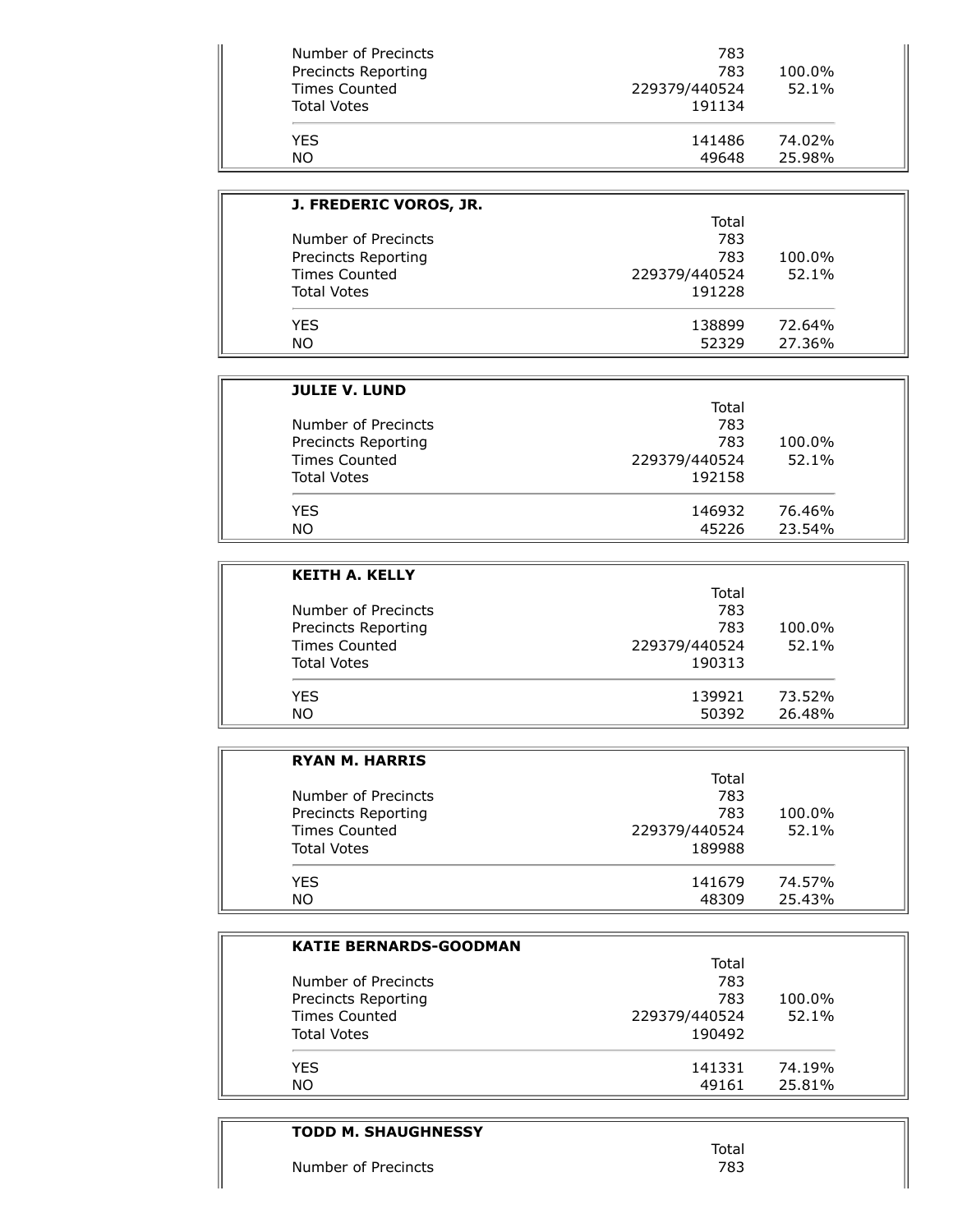| <b>NO</b>           | 49029         | 25.91% |
|---------------------|---------------|--------|
| <b>YFS</b>          | 140194        | 74.09% |
| <b>Total Votes</b>  | 189223        |        |
| Times Counted       | 229379/440524 | 52.1%  |
| Precincts Reporting | 783           | 100.0% |

| <b>ROBERT W. ADKINS</b> |               |        |
|-------------------------|---------------|--------|
|                         | Total         |        |
| Number of Precincts     | 783           |        |
| Precincts Reporting     | 783           | 100.0% |
| Times Counted           | 229379/440524 | 52.1%  |
| <b>Total Votes</b>      | 188994        |        |
| <b>YES</b>              | 140308        | 74.24% |
| <b>NO</b>               | 48686         | 25.76% |

| <b>CHARLENE BARLOW</b> |               |        |
|------------------------|---------------|--------|
|                        | Total         |        |
| Number of Precincts    | 783           |        |
| Precincts Reporting    | 783           | 100.0% |
| Times Counted          | 229379/440524 | 52.1%  |
| <b>Total Votes</b>     | 189850        |        |
| <b>YFS</b>             | 142835        | 75.24% |
| <b>NO</b>              | 47015         | 24.76% |

| <b>CHRISTINE S. DECKER</b> |               |        |
|----------------------------|---------------|--------|
|                            | Total         |        |
| Number of Precincts        | 783           |        |
| Precincts Reporting        | 783           | 100.0% |
| <b>Times Counted</b>       | 229379/440524 | 52.1%  |
| <b>Total Votes</b>         | 190607        |        |
| <b>YES</b>                 | 146483        | 76.85% |
| NO.                        | 44124         | 23.15% |

| <b>CONSTANDINOS "DENO"</b><br><b>HIMONAS</b> |               |        |
|----------------------------------------------|---------------|--------|
|                                              | Total         |        |
| Number of Precincts                          | 783           |        |
| <b>Precincts Reporting</b>                   | 783           | 100.0% |
| Times Counted                                | 229379/440524 | 52.1%  |
| <b>Total Votes</b>                           | 189850        |        |
| YES.                                         | 135029        | 71.12% |
| NO.                                          | 54821         | 28.88% |

| <b>ELIZABETH A. HRUBY-MILLS</b> |               |        |
|---------------------------------|---------------|--------|
|                                 | Total         |        |
| Number of Precincts             | 783           |        |
| Precincts Reporting             | 783           | 100.0% |
| <b>Times Counted</b>            | 229379/440524 | 52.1%  |
| <b>Total Votes</b>              | 189895        |        |
| YES.                            | 142352        | 74.96% |
| NO.                             | 47543         | 25.04% |

# **ANDREW H. STONE** Number of Precincts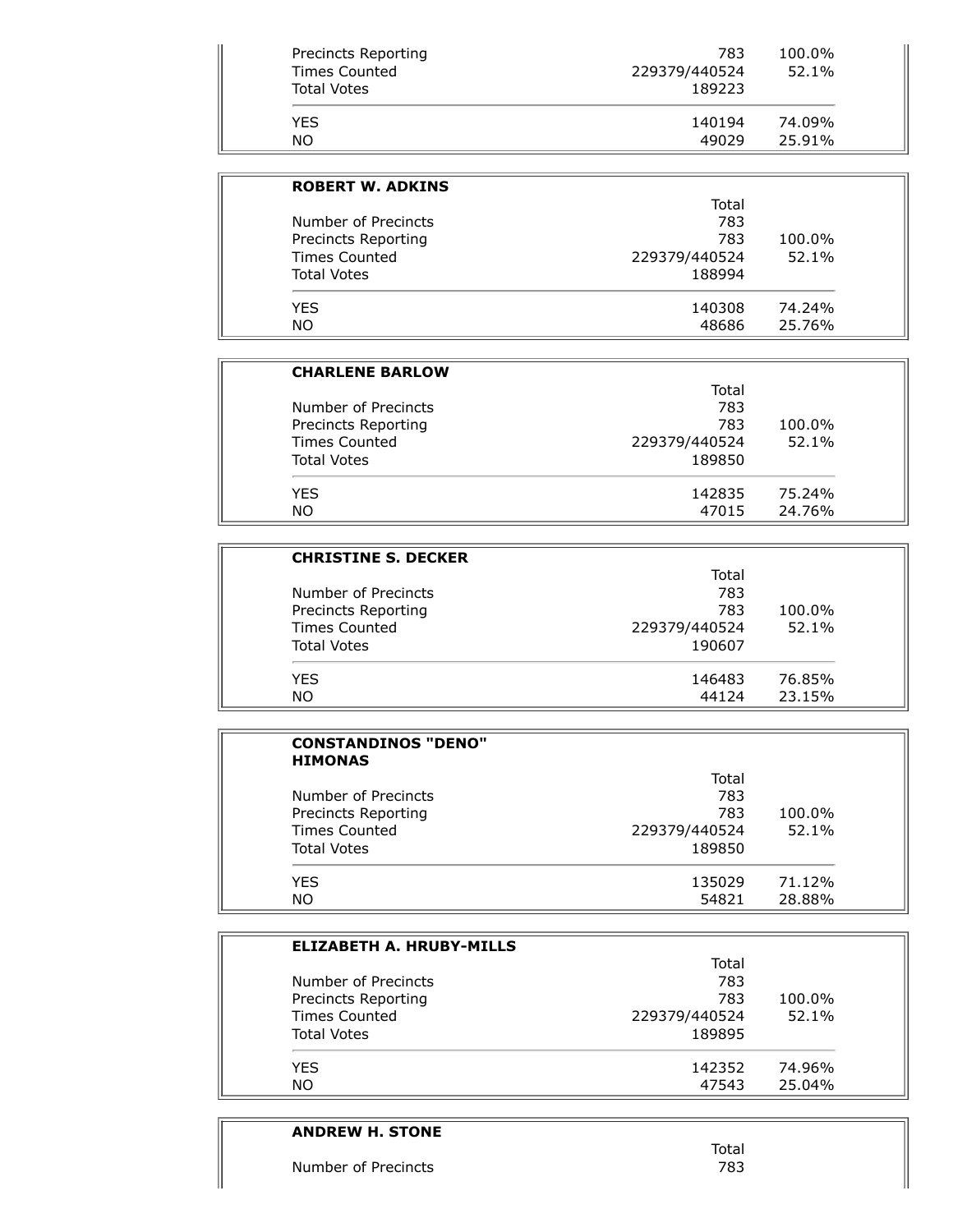| Precincts Reporting<br><b>Times Counted</b><br>Total Votes | 783<br>229379/440524<br>189053 | 100.0%<br>52.1% |
|------------------------------------------------------------|--------------------------------|-----------------|
| <b>YES</b>                                                 | 141279                         | 74.73%          |
| NO.                                                        | 47774                          | 25.27%          |

| <b>PAUL G. MAUGHAN</b> |               |        |
|------------------------|---------------|--------|
|                        | Total         |        |
| Number of Precincts    | 783           |        |
| Precincts Reporting    | 783           | 100.0% |
| Times Counted          | 229379/440524 | 52.1%  |
| <b>Total Votes</b>     | 189226        |        |
| <b>YES</b>             | 138060        | 72.96% |
| NO.                    | 51166         | 27.04% |

| <b>CATHERINE E. ROBERTS</b> |             |        |
|-----------------------------|-------------|--------|
|                             | Total       |        |
| Number of Precincts         | 124         |        |
| Precincts Reporting         | 124         | 100.0% |
| <b>Times Counted</b>        | 41110/76603 | 53.7%  |
| <b>Total Votes</b>          | 32297       |        |
| <b>YFS</b>                  | 25873       | 80.11% |
| <b>NO</b>                   | 6424        | 19.89% |

| <b>AUGUSTUS G. CHIN</b> |             |        |
|-------------------------|-------------|--------|
|                         | Total       |        |
| Number of Precincts     | 58          |        |
| Precincts Reporting     | 58          | 100.0% |
| <b>Times Counted</b>    | 19162/33925 | 56.5%  |
| <b>Total Votes</b>      | 15698       |        |
| YES                     | 12211       | 77.79% |
| NO.                     | 3487        | 22.21% |

| <b>PAUL C. FARR</b>  |            |        |
|----------------------|------------|--------|
|                      | Total      |        |
| Number of Precincts  | 21         |        |
| Precincts Reporting  | 21         | 100.0% |
| <b>Times Counted</b> | 4984/11004 | 45.3%  |
| <b>Total Votes</b>   | 4177       |        |
| YES                  | 3148       | 75.37% |
| <b>NO</b>            | 1029       | 24.63% |

| <b>CONSTITUTIONAL</b><br><b>AMENDMENT A</b> |               |        |
|---------------------------------------------|---------------|--------|
|                                             | Total         |        |
| Number of Precincts                         | 783           |        |
| Precincts Reporting                         | 783           | 100.0% |
| Times Counted                               | 229379/440524 | 52.1%  |
| <b>Total Votes</b>                          | 205484        |        |
| AGAINST                                     | 124243        | 60.46% |
| <b>FOR</b>                                  | 81241         | 39.54% |

## **CONSTITUTIONAL AMENDMENT B**